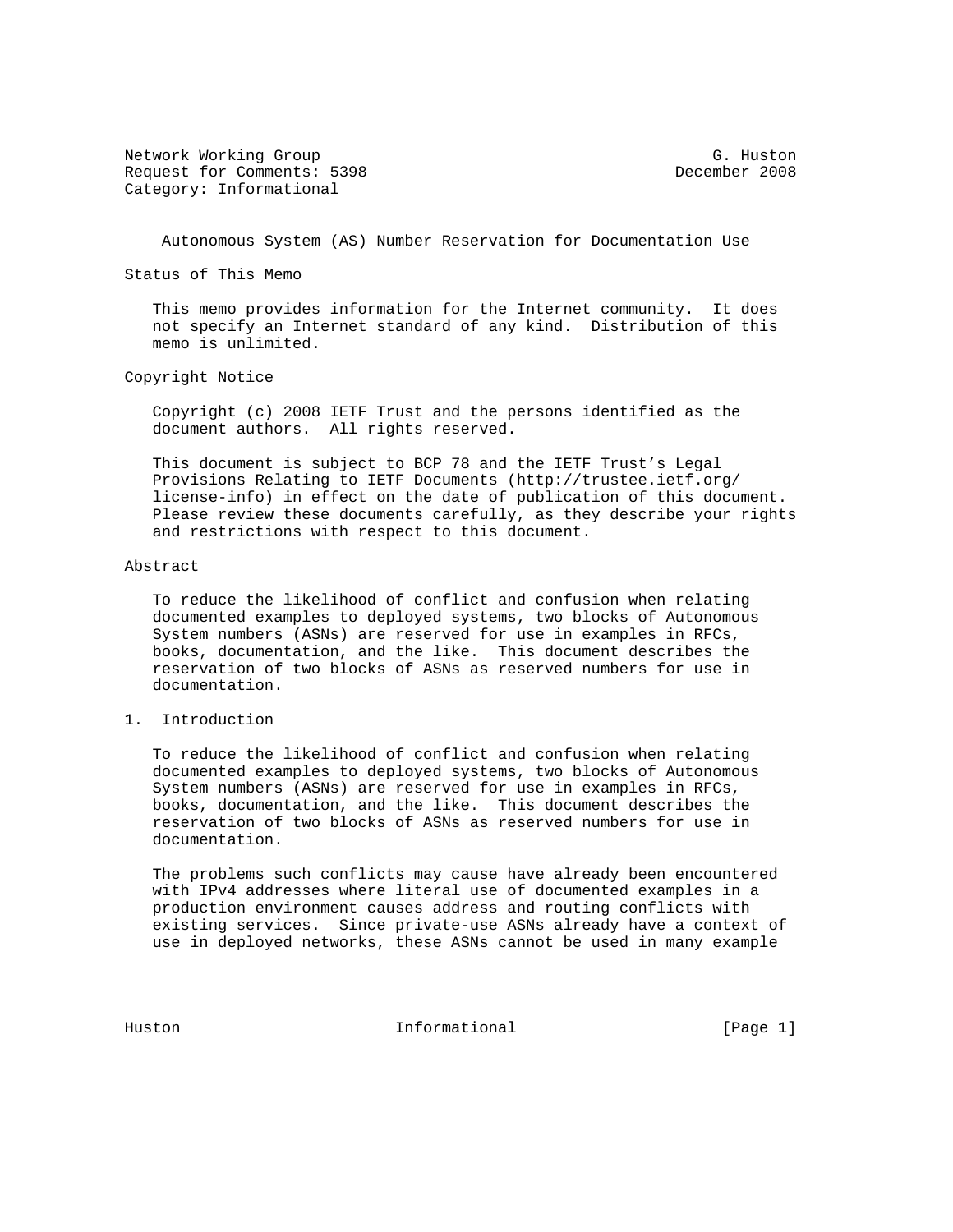situations. In making an explicit allocation of a set of AS numbers reserved for documentation use, it is intended that any such operational problems may be avoided in the future.

 Similar considerations have been applied to IPv4 addresses [IANA.IPv4], IPv6 addresses [RFC3849], and domain names [RFC2606], and reservations have been made for similar purposes.

2. ASNs for Documentation Use

 To allow documentation to accurately describe deployment examples, the use of public or private-use AS numbers is inappropriate, and a reserved block of AS numbers is required. This ensures that documentation does not clash with public- or private-use AS numbers in deployed networks, and mitigates the risks to operational integrity of the network through inappropriate use of documentation to perform literal configuration of routing elements on production systems.

 To allow for examples relating to the transition to use of 32-bit AS numbers to be correctly described, a reservation of two blocks of AS numbers is proposed in this document. One reserved block of 16 contiguous AS numbers is to lie in the range of numbers that can be expressed as a 16-bit AS number value (i.e., values less than 65536), and a second reserved block of 16 contiguous AS numbers is to lie in the range of numbers that can only be expressed as 32-bit AS numbers (values greater than 65535).

3. Operational Implications

 This assignment implies that BGP operational configurations should not peer with neighboring ASes that are numbered from this reserved AS number set.

4. IANA Considerations

 IANA has reserved a contiguous block of 16 Autonomous System numbers from the unallocated number range within the "16-bit" number set for documentation purposes, namely 64496 - 64511, and a contiguous block of 16 Autonomous System numbers from the "32-bit" number set for documentation, namely 65536 - 65551. These reservations have been documented in the IANA AS Number Registry [IANA.AS].

5. Security Considerations

 AS number reservations do not have any direct impact on Internet infrastructure security.

Huston **Informational Informational** [Page 2]